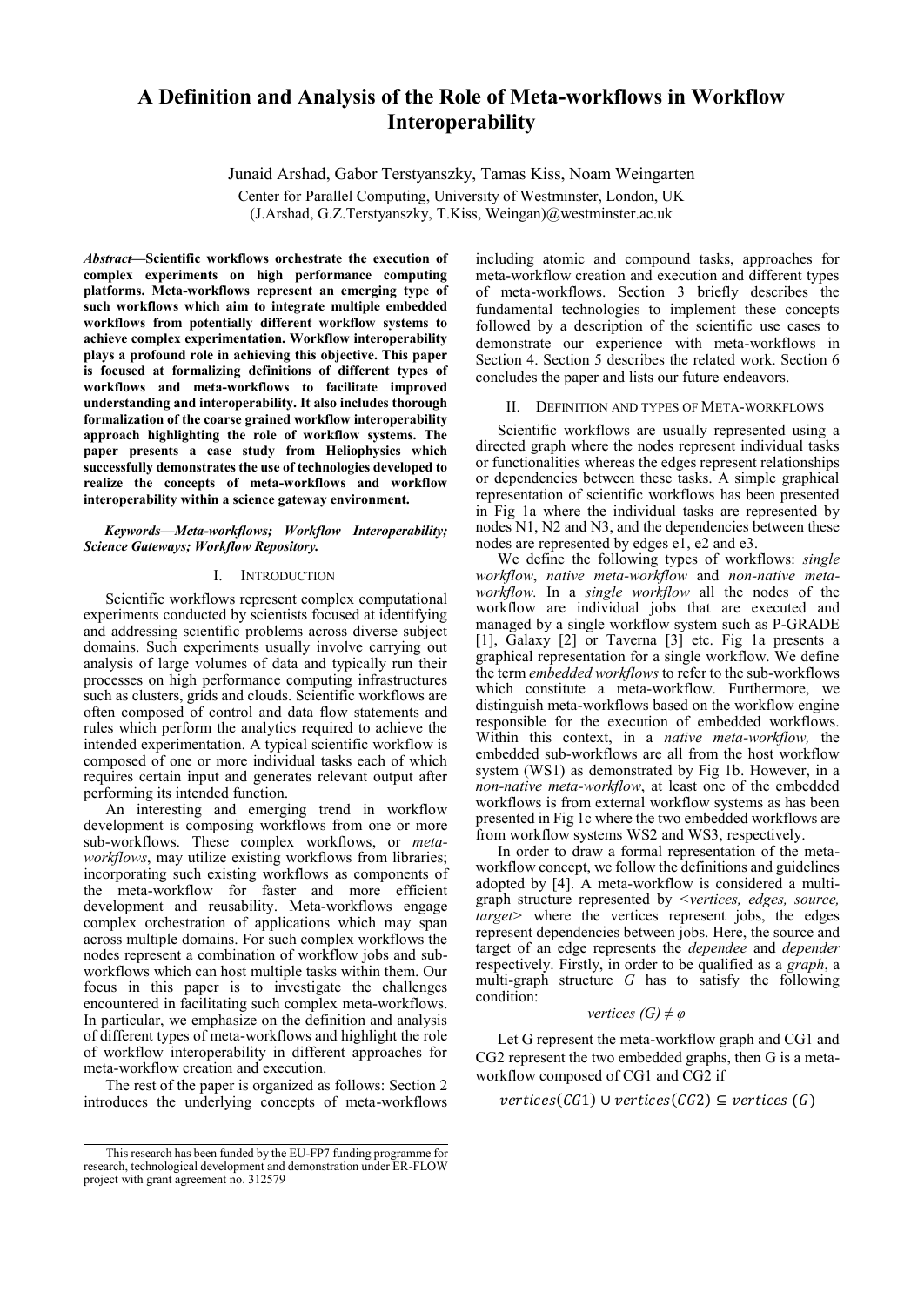



ce2

Fig 1c: Non-native meta-workflow

# *A. Approaches for Non-native Meta-workflow Creation and Execution*

In order to create a non-native meta-workflow two different approaches have been established, i.e. Coarse-Grained Interoperability (CGI) or black box approach, and Fine-Grained Interoperability (FGI) or white box approach. We explain each of these in more detail below:

*i. Coarse-Grained Interoperability Approach:* The CGI approach is focused at defining a workflow engine based interoperability concept independent of the workflow system allowing efficient management of workflows from different workflow systems [4]. A fundamental concept within the CGI approach is the native and non-native workflows. The host workflow engine and its workflows are considered native whereas the all other workflows and workflow engines are called non-native. Following this terminology, the non-native workflows and workflow engines are managed as legacy applications by the native workflow system.



Fig 2: Coarse-grained workflow interoperability usage scenario

The CGI approach requires two important components for successful implementation, i.e. a repository to store/share workflows, and a submission service to understand and manage the formal descriptions of nonnative workflows and workflow engines. In a typical usage

scenario, the formal description of workflows and workflow engines is published by respective developers in a repository. This formal description is used to wrap the workflows and workflow engines in the form of services. Among other attributes, this description also contains the data required to execute the workflows. When a host workflow engine is encountered with a non-native workflow, it forwards the workflow ID to the submission service. The submission service uses this workflow ID to retrieve the respective formal description from the repository. This formal description includes identification of the respective workflow engine and directions as to execution. Finally, the workflow is submitted to the workflow engine which manages the overall execution of the workflow. Fig 2 presents the sequence of events to execute a non-native workflow using the repository and the submission service as described above.

Borrowing our formal definition of meta-workflows from [4],

WFmeta =  ${J_1...J_k, WF_{nat1}...WF_{natl}, WF_{nnt1}...WF_{nntm}},$ where  $J_{nath}$ : native job  $h = 1 ... k$  $WF_{\text{nati}}$ : native workflow  $i = 1 \dots 1$  $WF_{\text{nnti}}$ : non-native workflow  $j = 1 \dots m$ .

Although the above definitions present a limited view of the meta-workflow concept, this paper envisages to achieve more comprehensive formalization of the metaworkflow concept and the CGI approach for creation and execution of such workflows. This formalization is envisaged to make significant contribution in improving the usability of the existing meta-workflows by highlighting the requirements of the CGI based workflow interoperability approach. Our effort is inspired by the formal definitions for graphs presented in [5] and is achieved using Z notation [6]. The data models used for our formal definition are:

> WF ID : the unique workflow ID WF<sub>N</sub>: set of native workflows WF\_NN : set of non-native workflows WF  $EN_N$ : set of native workflow engine(s) WF  $EN_{NN}$  : set of non-native workflow engine(s)

The formalization for the CGI approach using Znotation is presented in Fig 3.

| CGI based Meta-workflow Execution                                                                                                     |
|---------------------------------------------------------------------------------------------------------------------------------------|
| ∆Meta Workflow Execution CGI                                                                                                          |
| $WF$ $ID?: N$                                                                                                                         |
| $wf_n$ ? : WF N                                                                                                                       |
| $wf_{nn}$ ?: $WF$ NN                                                                                                                  |
| $wf$ en?: $WF$ $EN_N$                                                                                                                 |
| $wf_{emn}$ ?: $WF_{EN_{NN}}$                                                                                                          |
| $WF$ ID $>0$<br>WF $N \neq \infty$<br>WF $NN \neq \infty$<br>$WF_E N_N \neq \infty$<br>$WF\_EN_{NN} \neq$                             |
| If $wf_i \in WF$ NN<br>$wf_{nn} = wf_i$<br>$wf_{emn} = wf_i$ (WFeng)<br><i>Execute Submission Service</i> ( $wf_{nn}$ , $wf_{ennn}$ ) |

Fig 3: Formal description of the CGI approach using Z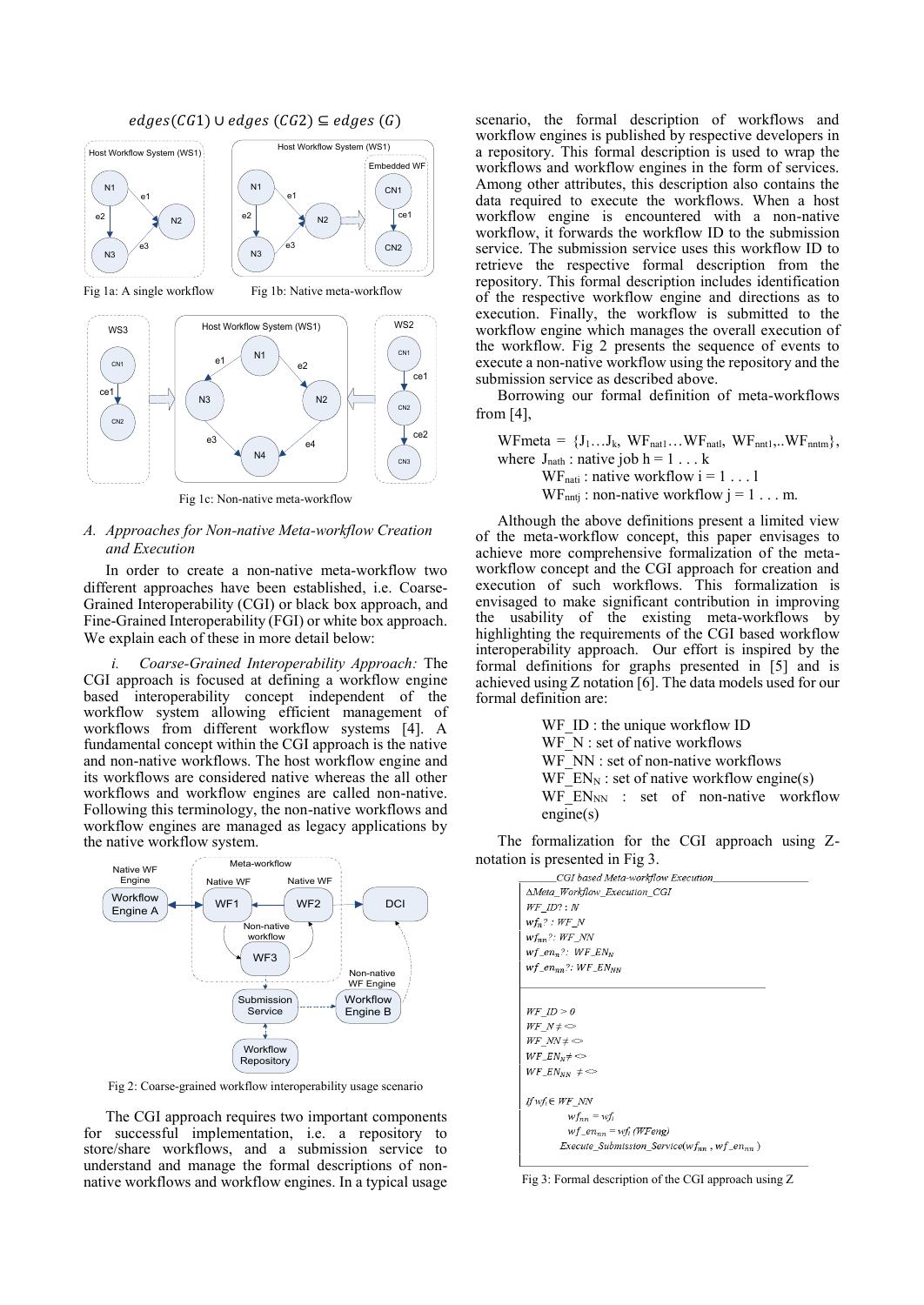*ii. Fine-Grained Interoperability Approach:* With FGI, the workflow is treated as having two distinguished parts i.e. the abstract part and the concrete part. The abstract part includes the abstract input/output functionality of a workflow and the workflow based orchestration of computational tasks. The concrete part contains low level information about its computational tasks' implementation technologies such as the method to call a web service and executing an application on a specific machine.

As part of the FGI approach, the abstract part of the workflow is transformed using an Interoperable Workflow Intermediate Representation (IWIR) as illustrated by Fig 4. At the abstract level, IWIR is used for describing workflows at a lower level of abstraction that is only processed by the existing workflow systems and not directly exposed to the human developer [7]. The concrete part of the workflow is not transformed but is bundled with the IWIR representation of abstract part to form an IWIR bundle.



Fig 4: Transformation of workflows for FGI approach

The FGI approach for creating meta-workflows has several advantages such as abstraction from high-level workflow language, abstraction from the Distributed Computing Infrastructure (DCI) and the enactment engine and runtime interoperability among different workflow engines. Although we introduced the concepts surrounding both CGI and FGI approaches to meta-workflows, the focus of this paper will be limited to CGI based metaworkflows due to their support in the SHIWA Simulation platform.

## *B. Types of CGI-based Meta-workflows*

In this section we describe the different types of metaworkflows along with their formal definitions. These definitions are envisioned to make significant contribution in facilitating workflow developers to design new workflows by enabling them to comprehend with the attributes and semantics of each type of meta-workflow.

*i. Single job meta-workflow:* This type of metaworkflow represents a workflow with one job in the native workflow system. The job representing this workflow can be a simple native job, a native workflow or even a nonnative workflow. Fig 5 presents a graphical representation of this workflow type.



As we have emphasized as part of our formalization in [4], jobs can be native and non-native therefore we start with the formalization of a native job. Using our definitions of meta-workflows presented in the previous section, a single native job workflow can be represented as:

$$
J_n = \{J_{abs}, J_{cnf}, J_{cnr}, J_{ennat}\}\
$$
 (Eq. 1)

where 
$$
J_n
$$
: a native job,

Jabs : the abstract description of the job,

 $J_{\text{cnf}}$ : the configuration of the job,

J<sub>cnr</sub>: the implementation or executable of the job

and Jennat : a native workflow engine for the job Furthermore, the case where single job native metaworkflow is a native workflow can be described as

 $WF_n = \{WF_{abs}, WF_{cnr}, WF_{cnf}, WF_{enn}\}$  -  $(Eq. 2)$ 

where WFenn represents a native workflow engine and  $WF<sub>n</sub>$  represents the workflow to be a native workflow.

In order to formalize a non-native workflow, we first describe a non-native job as

$$
J_{nn} = \{J_{abs}, J_{cnf}, J_{cnr}, J_{ennnat}\}\
$$
 (Eq. 3)

where  $J_{nn}$  represents the non-native job and  $J_{ennnat}$ represents non-native workflow engine for the job. Further to our formalization for FGI approach in the previous section,  $J_{nn} \in$  TASKS where TASKS represents the set of jobs within a workflow. Now, a single job non-native workflow can described as

$$
WF_{nn} = \{TASKS, WF_{abs}, WF_{cnr}, WF_{cnf}, WF_{ennn}\} - (Eq. 4)
$$

where  $WF_{nn}$  represents the non-native workflow and WFennn represents a non-native workflow engine.

*ii. Linear multi-job meta-workflow:* This is a pipeline of multiple jobs in the native workflow system where any (or even all) of these jobs can be non-native workflows. The execution of each job depends on the receipt of input files from previous jobs. Fig 6 presents a graphical representation of this type of workflow.

As linear multi-job meta-workflows are composed of single-jobs and/or single job meta-workflows, we use our formalization from previous sections to describe this type of meta-workflow. Therefore, a linear multi-job metaworkflow can be described as:

$$
WF_{lmj} = \{J_1, \ldots, J_m\} = \{J_{n1}, \ldots, J_{nk}, J_{nn1}, \ldots, J_{nny}, WF_{n1}, \ldots, \nWF_{ny}, WF_{nn1}, \ldots, WF_{nnz}\} \qquad - \text{(Eq. 5)}\nwhere  $J_j : \text{job of linear multi-job workflow}, j = 1 \ldots, m$   
\n $J_{ni} : \text{native job}, i = 1 \ldots k$   
\n $J_{npp} : \text{non-native job}, p = 1 \ldots y \text{ and refers to the formal description presented in Eq. 3 and 4.}\n \text{WFnp : native workflow} \in J_j \text{ p = 1, ..., y}\n \text{WF}_{nnt} : \text{non-native workflow}, t = 1 \ldots z$   
\n $Job0$   
\n $Job1$   
\n $Job2$   
\n $Job2$   
\n $J2$   
\n $J2$   
\n $J2$   
\n $J2$   
\n $J$   
\n $J$   
\n $J$   
\n $J$   
\n $J$   
\n $J$   
\n $J$   
\n $J$   
\n $J$   
\n $J$   
\n $J$   
\n $J$   
\n $J$   
\n $J$   
\n $J$   
\n $J$   
\n $J$   
\n $J$   
\n $J$   
\n $J$   
\n $J$   
\n $J$   
\n $J$   
\n $J$   
\n $J$   
\n $J$   
\n $J$   
\n $J$   
\n $J$   
\n $J$   
\n $J$   
\n $J$   
\n $J$   
\n $J$   
\n $J$   
\n $J$   
\n $J$   
\n $J$   
\n $J$   
\n $J$   
\n $J$   
\n $J$   
\n $J$   
\n $J$   
\n $J$   
\n $J$   
\n $J$
$$

Fig 6: Linear multi-job meta-workflow

Now, in order to formalize a linear multi-job metaworkflow, let us define an edge as a connection between an input and an output port. By definition, an edge is defined as  $e = (o, i)$  where *o* is the output port and *i* is the input port. Consequently if  $P_o$  is the output port of job *J* and  $P_i$  is the input port of job *J*.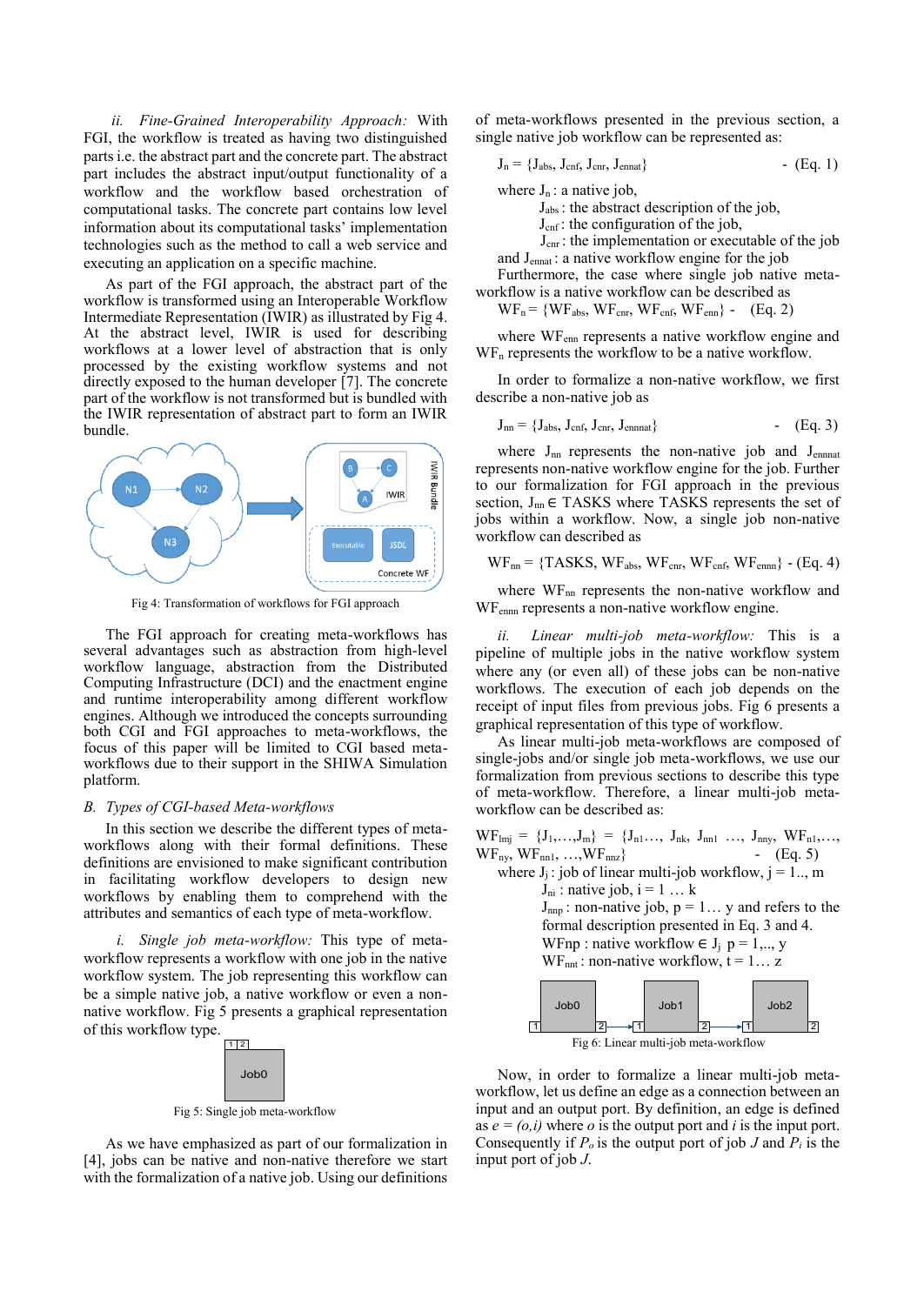$$
e = (P_o, P_i) \qquad \qquad \text{Eq. 6}
$$

Therefore, for a linear multi-job meta-workflow, if *J<sup>x</sup>* and  $J<sub>y</sub>$  are any two consecutive jobs and  $J<sub>x</sub>$  is not the last job of the workflow, there exists a valid edge such that

$$
e_i = (P_{xo}, P_{yi}) \qquad \qquad \text{Eq. 7}
$$

where  $P_{xo}$  represents the output port of  $J_x$  and  $P_{vi}$ represents the input port of *Jy*.

*iii. Parallel multi-job meta-workflow:* This is a workflow in the native workflow system that includes parallel branches. One or more of these branches can include one or more non-native workflows. Parallel multijob meta-workflows are composed of several linear multijob meta-workflows as presented in Fig 7.



Fig 7: Parallel multi-job meta-workflow

Utilizing formalization from Eq. 5, the parallel multijob meta-workflow can be described as

 $\text{WF}_{pmj} = \{J_1, \ldots, J_m\} = \{J_{n1} \ldots, \, J_{nk}, \, J_{nn1} \, \ldots, \, J_{nny}, \, \text{WF}_{n1}, \, \ldots,$ WF<sub>ny</sub>, WF<sub>nn1</sub>, ..., WF<sub>nnz</sub>} – (Eq. 8)<br>where  $J_i$ : job of parallel multi-job meta-workflow  $J_i$  : job of parallel multi-job meta-workflow, j  $=1,\ldots,m$ 

> $J_{ni}$ : native job,  $i = 1 ... k$  $J_{\text{nnp}}$ : non-native job,  $p = 1... y$ WF<sub>np</sub>: native workflow  $\in$  J<sub>j</sub>,  $p = 1,...,y$ WF<sub>nnt</sub>: non-native workflow,  $t = 1... z$

Furthermore, from the formalization for the linear multi-job meta-workflow in the previous section, we define an edge in  $(x,y)$ .

For a parallel multi-job meta-workflow, the nature of connections among individual jobs is different to that for a linear multi-job workflow defined in the previous section.

Let  $J_s$  represent a split job (a job that is followed by several parallel worker jobs), *J<sup>w</sup>* represent a worker job. Then from Eq. 7, a parallel multi-job meta-workflow must contain an edge

 $e_g$  = ( $P_{go}$ ,  $P_{wxi}$ ), where *Pgo* : the output port of the split job  $J_{wx}$ : a worker job and  $x = 1...k$  $P_{\text{wxi}}$ : the input port of the worker job  $J_{\text{wxi}}$ 

Furthermore, let  $J_m$  represent the merge job (a job that merges the results of parallel workers jobs), then *Pmi*  represents an input port for the merge job where  $i = 1 \ldots k$ such that  $k =$  number of worker jobs. Therefore, a parallel multi-job meta-workflow must also have an edge *e<sup>m</sup>* such that

$$
e_m = (J_{wxo}, P_{mi})
$$
, where

 $J_{\text{wxo}}$ : the output of a worker job  $J_{\text{wx}}$  and  $x = 1...k$  $P_{mi}$ : an input port of the merge job  $J_m$  and  $i = 1 \ldots k$ 

*iv. Parameter sweep meta-workflow:* This represents a parameter sweep workflow in the native workflow system that includes one or more non-native workflows. The parameter sweep meta-workflow has a generator job which produces a number of inputs each to be consumed by a worker job. The collector job then aggregates the outputs of all the worker jobs and prepares the final output. Although this functionality is very similar to the parallel multi-job meta-workflow, the primary difference between the two is that the worker jobs for parameter sweep workflow are generated dynamically and are not known at the configuration stage of the workflow. Therefore the relations between the generator, worker and collector are dynamic as compared to the parallel multi-job workflow as presented in Fig 8. Also, while workers in parallel multijob meta-workflows can represent different functionality, in case of parameter sweep meta-workflows all workers represent the same functionality with different parameter values only.



Fig 8: Parameter sweep meta-workflow

Due to the similarity with the parallel multi-job workflow, parameter sweep workflow can be described using Eq. 8 as:

 $WF_{ps} = \{J_1, \ldots, J_m\} = \{J_{n1}, \ldots, J_{nk}, J_{nn1}, \ldots, J_{nny}, WF_{n1}, \ldots,$  $WF_{\text{ny}}, WF_{\text{nn1}}, ..., WF_{\text{nnz}}$  - (Eq. 9) where  $J_i$ : job of parallel multi-job meta-workflow, j  $=1,\ldots,m$ 

 $J_{ni}$ : native job,  $i = 1 ... k$  $J_{\text{nnp}}$ : non-native job,  $p = 1... y$ WF<sub>np</sub>: native workflow  $\in$  J<sub>i</sub>,  $p = 1,...,y$ WF<sub>nnt</sub>: non-native workflow,  $t = 1... z$ 

Furthermore, the connections between the generator, collector and the worker jobs for a parameter sweep metaworkflow can be described in similar manner i.e.

> $e = (J_{\text{go}}, J_{\text{wxi}})$ , where *Jgo* : the output port of the generator job  $J_{wx}$ : a worker job and  $x = 1$  ... k *Jwxi* : the input port of the worker job *Jwx*

Furthermore, let  $J_c$  represent the collector job then  $J_c$ represents an input port for the collector job where  $i = 1 \ldots$ k such that  $k =$  number of worker jobs. Therefore, a parameter sweep meta-workflow must also have an edge *ec*  such that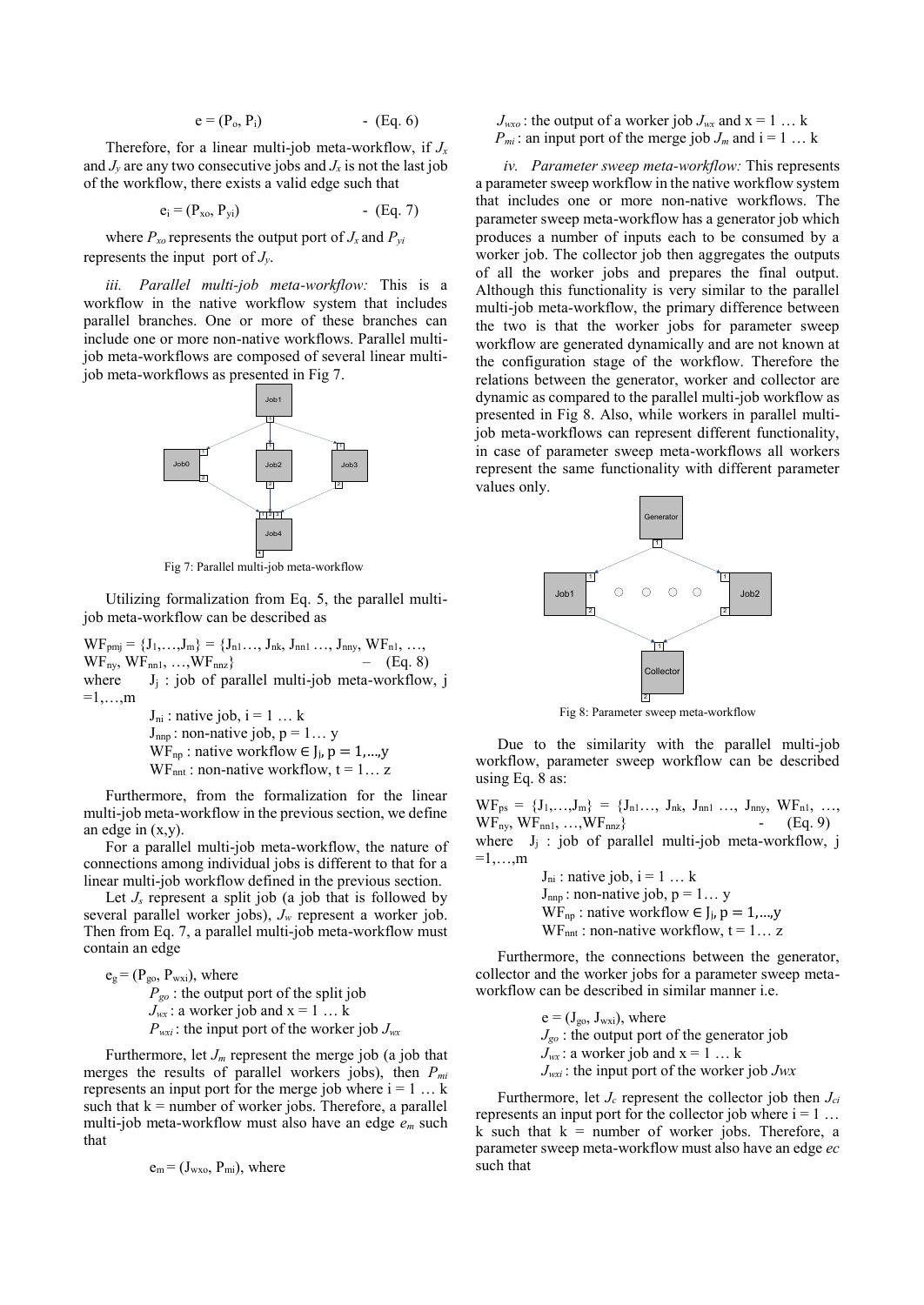$e_c = (J_{wxo}, J_{ci})$ , where  $J_{\text{wxo}}$ : the output of a worker job  $J_{\text{wx}}$  and  $x = 1...k$  $J_{ci}$ : an input port of collector job  $J_c$  and  $i = 1 \ldots k$ 

## III. THE SHIWA SIMULATION PLATFORM

The SHIWA Simulation Platform (SSP) enables data, infrastructure and workflow interoperability at both coarseand fine-grained level. It supports the whole workflow lifecycle addressing the challenges of (i) executing workflows of different workflow systems as non-native workflows (ii) combining workflows of different workflow systems into meta-workflows and (iii) running these workflows on different DCIs. Currently, the simulation platform provides production-level CGI support for the following workflow systems: ASKALON, Galaxy, GWES, Kepler, MOTEUR, Pegasus, ProActive, Taverna, Triana and WS-PGRADE.

The simulation platform contains a science gateway (SHIWA Science Gateway), a submission service (SHIWA Submission Service), a workflow repository (SHIWA Repository) and a data transfer service (Data Avenue Service). The platform is presented in Fig 10. The SHIWA Science Gateway is built on the gUSE/WS-PGRADE technology. It incorporates the SHIWA Portal, the WS-PGRADE Workflow System and the DCI Bridge service. The portal offers a graphical workflow editor, a workflow engine and workflow execution monitor. The gateway is integrated with the WS-PGRADE Workflow System which is used as native workflow engine in the simulation platform. The DCI Bridge service provides access to different Distributed Computing Architectures such as clouds, clusters, desktop and service grids and supercomputers. The SHIWA Repository stores binaries, configuration and default data and meta-data of workflows and workflow engines. Workflow and workflow engine developers can publish (or export or upload), edit, and delete workflows and workflow engines through the repository GUI. To support execution of non-native workflows the SHIWA Submission Service first, imports the workflow from the SHIWA Repository. Next, it either invokes it locally or remotely on pre-deployed workflow engines or submits workflow engines with the workflow to local or remote resources. The Data Avenue service manages different data formats and data transfer technologies used by different workflow systems.



Fig 9: SHIWA simulation platform

## IV. THE SCIENTIFIC USE CASE

The results of the research presented in this paper have been adopted by diverse scientific disciplines. In this section, we present the experience of the Heliophysics community mapping their use-cases to the formal descriptions described earlier in this paper. The details of this use case have been presented in [8].

#### *Case from Heliophysics – Propagation of Type II CMEs*

Coronal Mass Ejection (CME) are extremely relevant phenomena that consist in great masses of charged particles emitted from the Sun and hitting bodies of the Solar System. When Earth is hit by a CME, its environment is disturbed resulting in potentially dangerous effects on satellites, information networks and power distributions. The simulation of propagation of CMEs is quite complex as the speed is influenced by various factors and the physics governing the phenomena are complex.

Furthermore, evaluation of initial conditions of the simulations may be too complicated to assess precisely. This investigation is focused on fast CMEs and it uses a simple ballistic model with corrections. It is assumed that fast CME will slow down due to Solar Wind drag during the propagation. Based on this assumption, the propagation model is corrected with values of the speed of Solar Wind at target (the Earth).



Fig 10: Meta-workflow for the propagation of type II CME

*Linear multi-job meta-workflow*: Investigation of the fastest CME in a given period of time is executed with the linear multi-job meta-workflow described in Fig 10. The embedded Taverna workflow is composed of four main phases:

- A. Evaluation of initial parameters for the propagation. Values obtained from the HELIO Event Catalogue (HEC) that, in turn, accesses table with the details of various solar events. The fastest CME within the given time range is selected and the initial parameters obtained from the event catalogues.
- B. Execution of the SHEBA Propagation Model on the HELIO Processing Service (HPS).
- C. Comparison of the results of the propagation model at target (Earth) with the speed of the solar wind and corrections of the propagation of the initial parameters.
- D. Execution of the SHEBA Propagation Model on the HPS with the corrected parameters.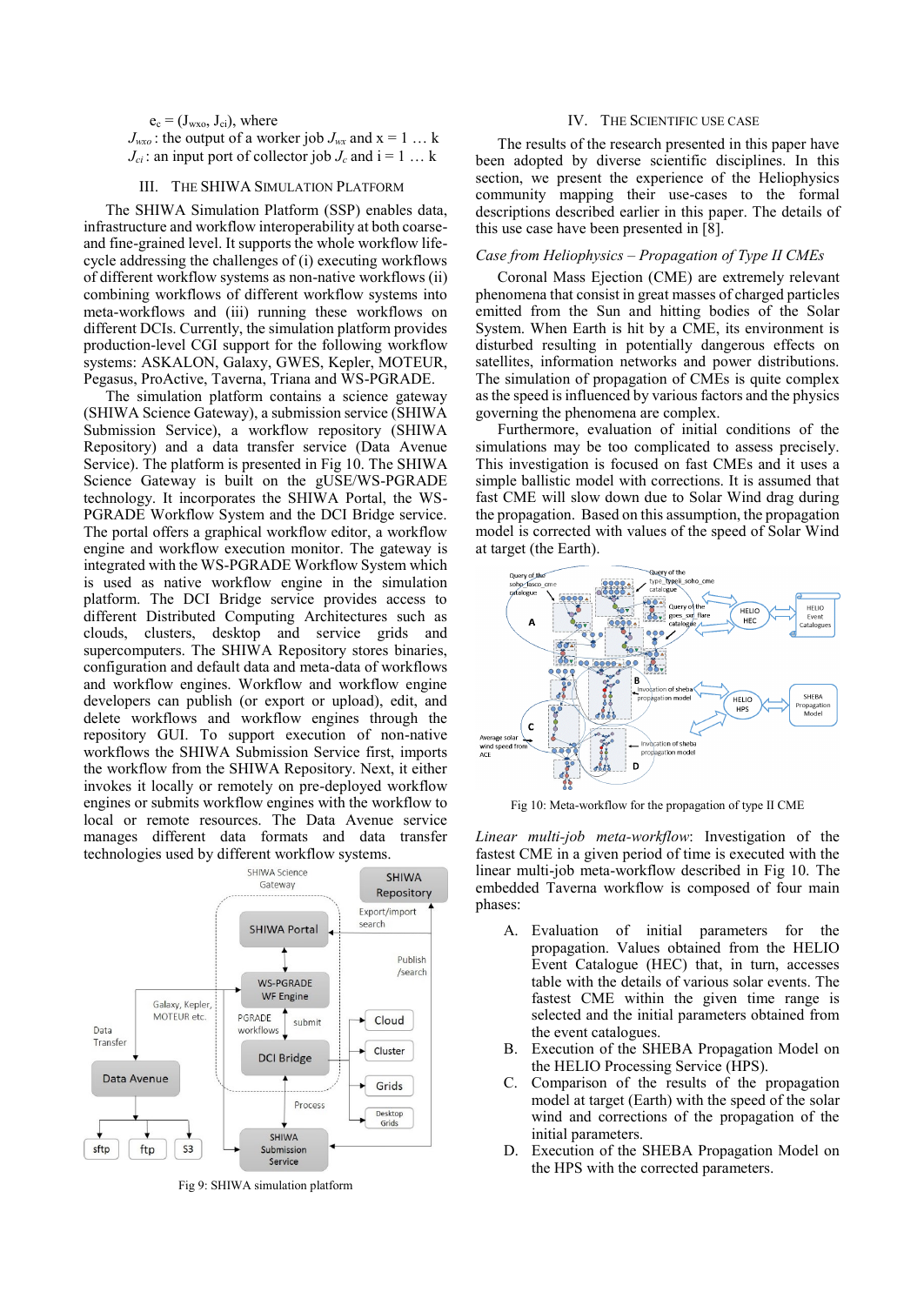*Parameter sweep meta-workflow***:** This meta-workflow finds and propagates the fastest CME over a given time range. The WS-PGRADE parameter sweep extension (Fig 11) of the Taverna meta-workflow performs the same operation over many time ranges. A simple WS-PGRADE workflow creates a series of time ranges from a general time range and granularity and invokes the Taverna metaworkflow for each of them. As each execution of the Taverna meta-workflow is independent from each other, they can be executed in parallel.



Fig11: Parameter sweep meta-workflow in WS-PGRADE

# V. RELATED WORKS

The usage of scientific workflow paradigm has been widely adopted to address problems across widespread domains such as Computational Chemistry [9] [10], [11], Astrophysics [12], or Bioinformatics [13]. In order to facilitate workflow development, various workflow systems have been implemented which enable the process of workflow creation, configuration and execution. Examples of such workflow systems include Taverna, MOTEUR[14], Galaxy, and P-GRADE.

As many different workflow systems have been developed based on different programming models having different internal workflow description, interoperability across workflows generated by different workflow systems is a non-trivial challenge. Workflow interoperability is fundamental to facilitate sharing of workflows across different workflow systems and therefore has attracted significant attention from the scientific community. Within this context, four major approaches for workflow interoperability include *workflow language standardization, workflow translation, workflow engine integration* and *sharing among data sources* [4].

A number of recent efforts focus on addressing the workflow interoperability problem, establishing mechanisms to facilitate sharing of scientific workflows, and creating meta-workflows.

The SHIWA (Sharing Interoperable Workflows for large-scale scientific simulations on Available DCIs) [15] project focused at addressing the challenge of workflow interoperability by using the Coarse-Grained Interoperability (CGI) and Fine-Grained Interoperability (FGI) concepts. The CGI concept is based on workflow engine integration, embedding and nesting workflows of different workflow systems [4]. The FGI concept is built on workflow language translation using the Interoperable Workflow Intermediate Representation (IWIR) for common workflow description [7]. The SHIWA project has developed a workflow repository, the SHIWA Workflow Repository, which enables publishing and retrieving workflows created using different workflow systems such as Galaxy, Kepler, MOTEUR, Taverna, WS-PGRADE, etc. These imported workflows can be used by a workflow developer as part of a meta-workflow from within the SHIWA Portal.

The ClowdFlows [16] project aims to facilitate workflow creation, execution and sharing using a user friendly web based front end. It allows the users to construct new workflows using elements called *widgets* and also enables them to share their workflows via a workflow repository. The platform also facilitates the creation of meta-workflows. Abouelhoda et al. [13] present another approach to facilitate creation and execution of meta-workflows with specific emphasis on the bioinformatics scientific community. The approach focuses on two workflow engines i.e. Taverna and Galaxy which are widely used within the bioinformatics community and develops a software system called *Tavaxy* to combine advantages of both systems. Wings Project [17] is an extension to the Pegasus workflow engine with special emphasis on execution and management of very large scientific workflows. The approach exploits semantic representation of workflows to create workflow templates which can then be used to create workflows or metaworkflows of any scale.

Although meta-workflows have been introduced in various related papers, no attempt has been made to categorize and systematically describe meta-workflow types and their design patterns.

### VI. CONCLUSIONS

The paper has contributed towards the definition and analysis of meta-workflow approaches for complex scientific meta-workflows. It has focused on the formal definition of different types of CGI-based meta-workflows including formalizing the CGI-based meta-workflow execution. The paper has also presented experimentation for heliophysics as a proof of concept for the approach presented in the paper. We aim to address challenges with respect to FGI based meta-workflow approach as part of future work.

#### VII. ACKNOWLEDGEMENTS

We acknowledge the contribution of Dr. Gabriel Pierantoni (TC-HPC), Dr. Eoin Carley (TCD-Physics) and Dr. Byrne (Rutherford Appleton Laboratory) for this research.

#### **REFERENCES**

[1] A. Kertész, G. Sipos and P. Kacsuk; Brokering multi-grid workflows in the P-GRADE portal, in: Euro-Par 2006: Parallel Processing, vol. 4375, Springer, Berlin, 138–149, 2007.

[2] Giardine, B., Riemer et al.; Galaxy: A platform for interactive large-scale genome analysis. Genome Research, 15(10):1451-5, 2005.

[3] Oinn, T., Addis et al.; Taverna: a tool for the composition and enactment of bioinformatics workflows. Bioinformatics, 20(17):3045-54, 2004